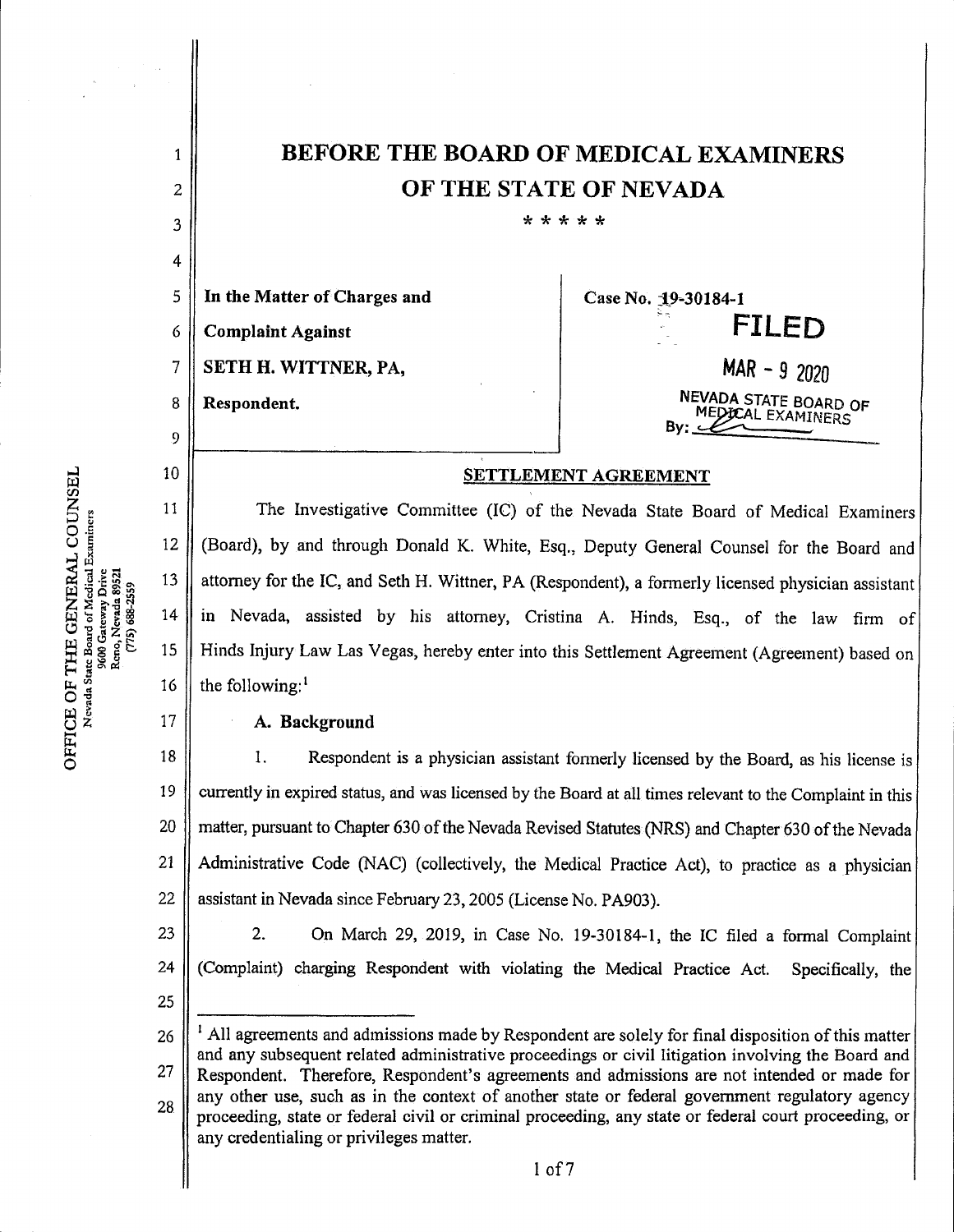Complaint alleges a violation of NRS  $630.301(11)(d)$ , conviction of a sexually related crime,  $\mathbf{1}$ (Count I), and a violation of NRS 630.301(9), engaging in conduct that brings the medical  $\overline{2}$ 3 profession into disrepute (Count II).

3. By reason of the foregoing, Respondent is subject to discipline by the Board as  $\overline{4}$ provided in NRS 630.352. 5

4. Respondent was properly served with a copy of the Complaint, has reviewed and 6 understands the Complaint, and has had the opportunity to consult with competent counsel  $\overline{7}$ 8 concerning the nature and significance of the Complaint.

 $\boldsymbol{9}$ 5. Respondent is hereby advised of his rights regarding this administrative matter, and of his opportunity to defend against the allegations in the Complaint. Specifically, Respondent has 10 certain rights in this administrative matter as set out by the United States Constitution, the Nevada 11 Constitution, the Medical Practice Act, the Nevada Open MeetingLaw (OML), which is contained in 12 NRS Chapter 241, and the Nevada Administrative Procedure Act (APA) applicable to certain 13 regulatory bodies, which is contained in NRS Chapters 233B and 622A. These rights include the right 14 to a formal hearing on the allegations in the Complaint, the right to representation by counsel, at his 15 own expense, in the preparation and presentation of his defense, the right to confront and cross-16 examine the witnesses and evidence against him, the right to written findings of fact, conclusions of 17 law and order reflecting the final decision of the Board, and the right to judicial review of the Board's 18 19 order, if the decision is adverse to him.

6.Respondent understands that, under the Board's charge to protect the public by regulating the practice of medicine, the Board may take disciplinary action against Respondent's license, including license probation, license suspension, license revocation and imposition of administrative fines, as well as any other reasonable requirement or limitation, if the Board concludes that Respondent violated one or more provisions of the Medical Practice Act. 22 23 24 21 20

7.Respondent understands and agrees that this Agreement, by and between Respondent and the IC, is not with the Board, and that the IC will present this Agreement to the Board for consideration in open session at a duly noticed and scheduled meeting. Respondent 28 | understands that the IC shall advocate for the Board's approval of this Agreement, but that the 25 26 27

Reno, Nevada 8952;<br>(775) 688-2559 2 E OF<br>evada St ម<br>ខ្ន .8 3 COU<br>amines w /3

H, Ph O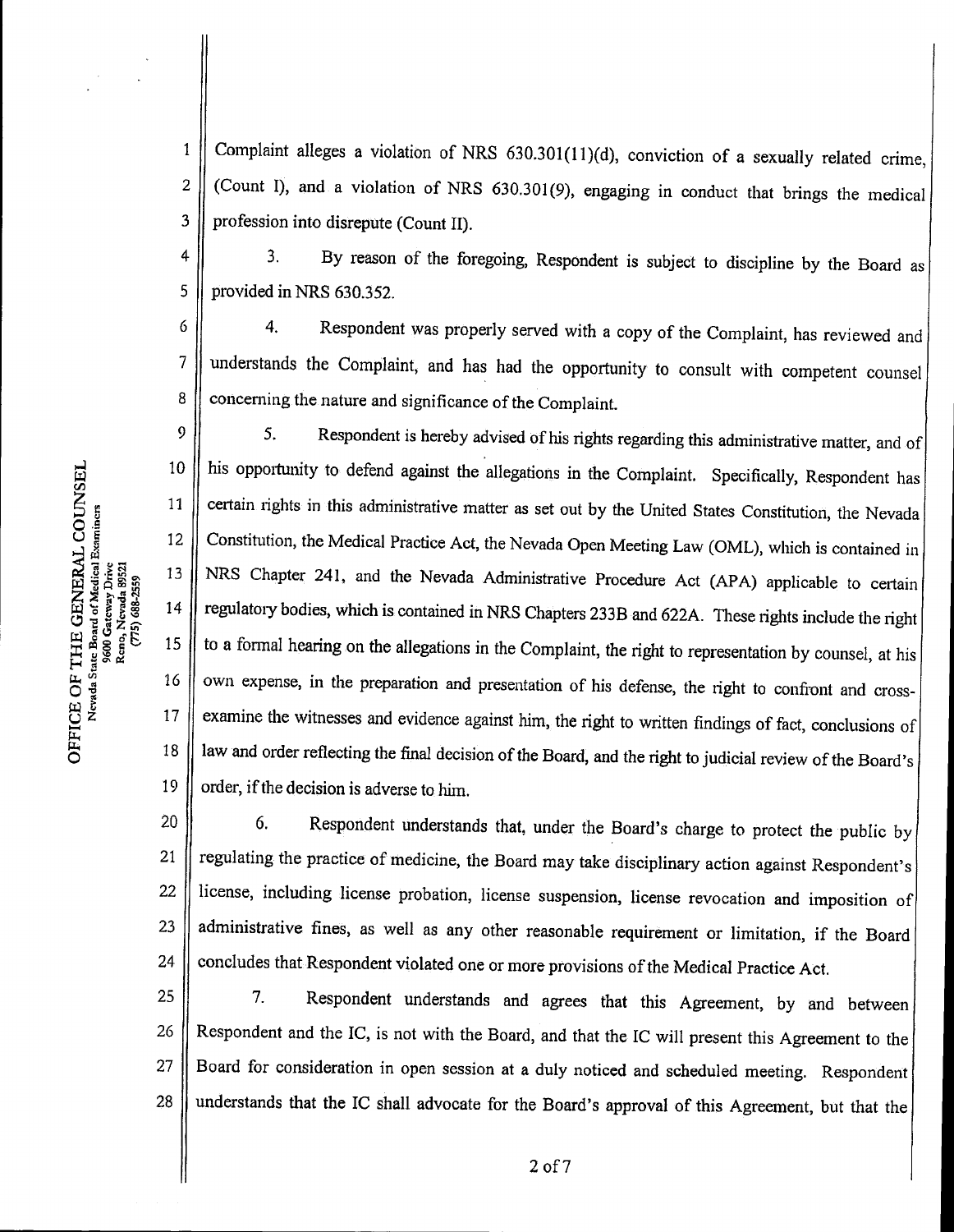Board has the right to decide in its own discretion whether or not to approve this Agreement. Respondent further understands and agrees that if the Board approves this Agreement, then the terms and conditions enumerated below shall be binding and enforceable upon him and the Board. 1 2 3

## B. Terms & Conditions

NOW, THEREFORE, in order to resolve the matters addressed herein, i.e., the matters with regard to the Complaint, Respondent and the IC hereby agree to the following terms and conditions: 5 6 7

1. Jurisdiction. Respondent was, and at all times relevant to the Complaint, a physician assistant licensed to practice as a physician assistant in Nevada subject to the jurisdiction of the Board as set forth in the Medical Practice Act. 8 9 10

2. Representation by Counsel/Knowing, Willing and Intelligent Agreement. 11 Respondent acknowledges he is represented by counsel, and wishes to resolve the matters 12 L <sup>13</sup> addressed herein with counsel. Respondent agrees that if representation by counsel in this matter materially changes prior to entering into this Agreement and for the duration of this Agreement, 14 that counsel for the IC will be timely notified of the material change. Respondent agrees that he knowingly, willingly and intelligently enters into this Agreement afterfull consultation with and 16 17 the advice of legal counsel.

3. Waiver of Rights. In connection with this Agreement, and the associated terms 18 and conditions, Respondent knowingly, willingly and intelligently waives all rights in connection 19 with this administrative matter. Respondent hereby knowingly, willingly and intelligently waives 20 all rights arising under the United States Constitution, the Nevada Constitution, the Medical 21 Practice Act, the OML, the APA, and any other legal rights that may be available to him or that 22 may apply to him in connection with the administrative proceedings resulting from the Complaint 23 24 filed in this matter, including defense of the Complaint, adjudication of the allegations set forth in the Complaint, and imposition of any disciplinary actions orsanctions ordered by the Board. 25 Respondent agrees to settle and resolve the allegations of the Complaint as set out by this 26 Agreement, without a hearing or any further proceedings and without the right to judicial review. 27 28  $111$ 

 $\overline{\sigma}$ 

4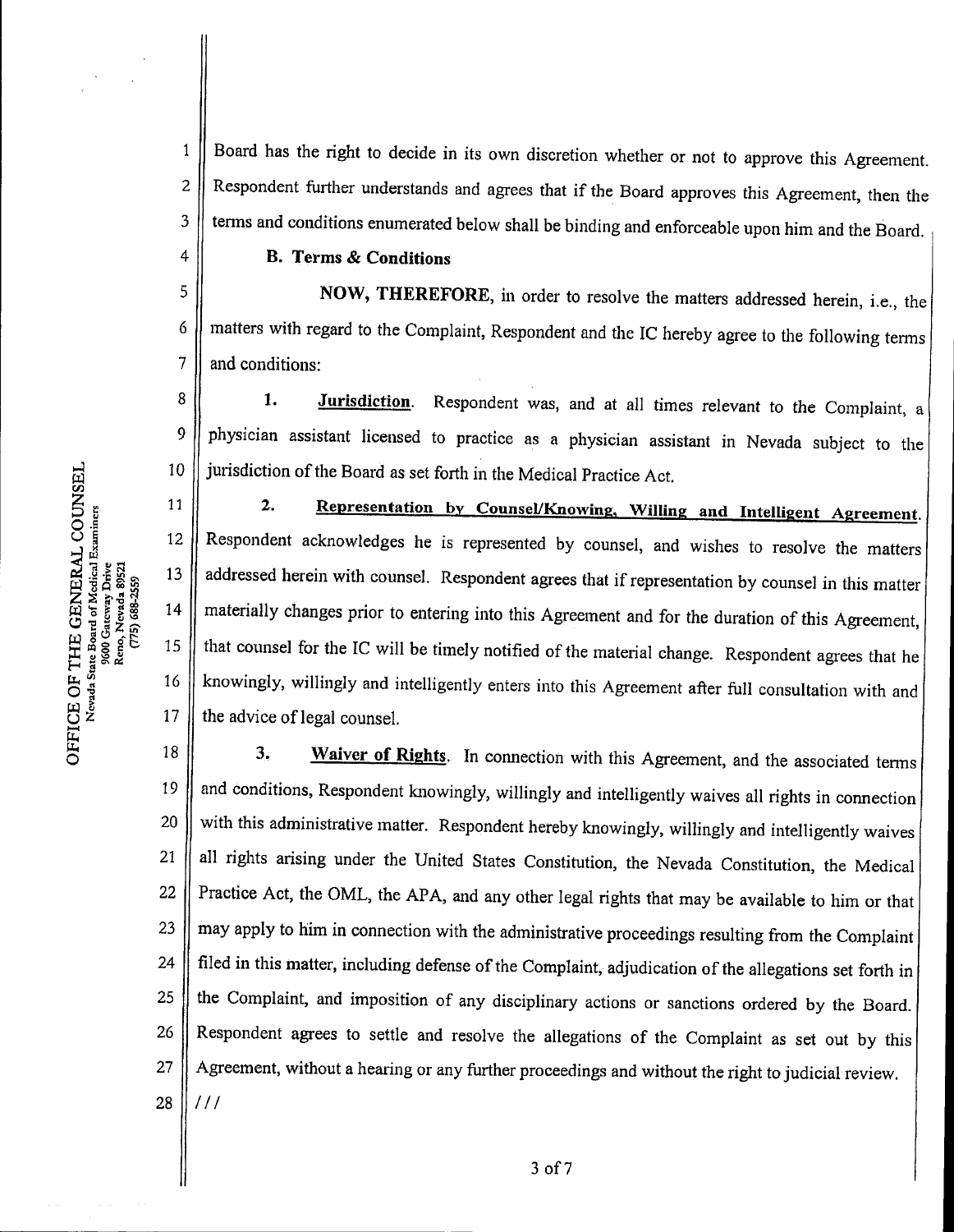4. Acknowledgement of Reasonable Basis to Proceed. Respondent acknowledges that the IC believes it has a reasonable basis to allege that Respondent engaged in conduct that is grounds for discipline pursuant to the Medical Practice Act. The IC acknowledges Respondent is not admitting that the IC's claims/counts as alleged in the Complaint have merit. Respondent is agreeing to resolve this matter to avoid the costs of a hearing and potential subsequent litigation. Respondent asserts if this matter were to proceed to hearing, he has evidence, witnesses, expert witness(es) and defenses to the counts/claims alleged in the Complaint, but for the purposes of resolving the matter and for no other purpose, Respondent waives the presentation of evidence, witnesses, expert witnesses, and defenses in order to effectuate this Agreement. 1 2 3 4 5 6 7 8 9

5. Consent to Entry of Order. In order to resolve this Complaint pending against Respondent, Respondent hereby agrees that the Board may issue an order finding that Respondent engaged in conduct that is grounds for discipline pursuant to the Medical Practice Act. Accordingly, the following terms and conditions are hereby agreed upon: a. Respondent admits to Count I of the Complaint, a violation of NRS 630.301 (11)(d), 10 11 12 13

conviction of a sexually related crime. a. Respondent admits to Count I of the Complaint, a violation of NRS 630.301(11)(d).<br>ion of a sexually related crime.<br>b. Respondent's license shall be immediately revoked. Pursuant to 14 15

NRS 622A.410(1), Respondent may not apply for reinstatement of his license to practice as a physician assistant for a period of three (3) years from the date of the Board's acceptance, adoption, and approval of this Agreement as an Order of the Board. 16 17 18 19

c.Respondent will pay the costs and expenses incurred in the investigation and prosecution of this matter, which imposition of costs and expenses shall be effective upon the Board's acceptance, adoption and approval of this Agreement, the current amount being \$1144.41, not including any costs that may be necessary to finalize this Agreement. This Board order for the payment of costs shall be immediately stayed, until which time as Respondent reapplies for licensure, at which time, Respondent is ordered to pay the aforementioned costs and fees within sixty (60) days. 20 21 22 23 24 25 26

d. This Agreement shall be reported to the appropriate entities and parties as required by law, including, but not limited to, the National Practitioner Data Bank. 27 28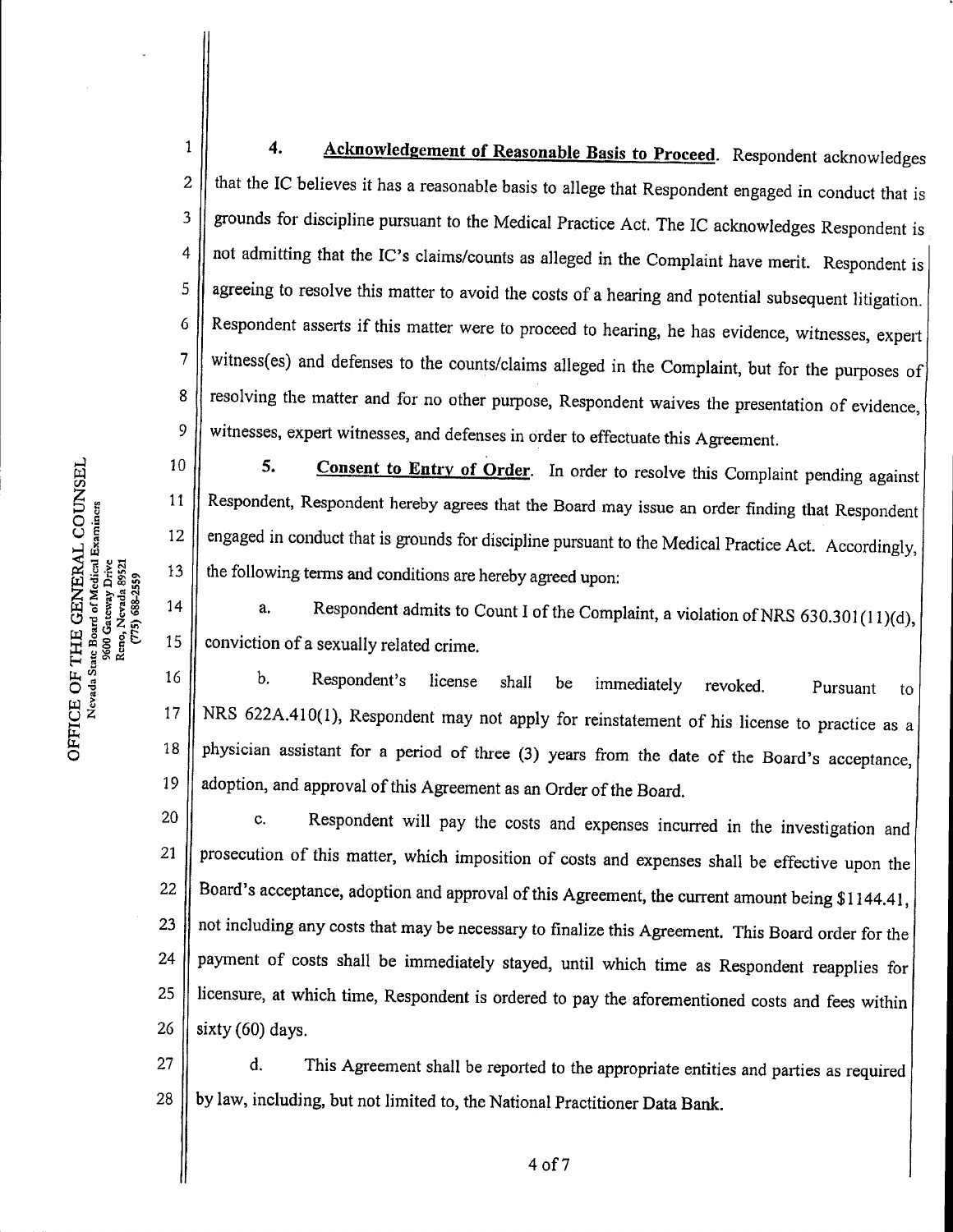- e. Respondent shall receive a Public Letter of Reprimand.
- e. Respondent shall receive a Public Letter of<br>f. Count II shall be dismissed with prejudice.

6. Respondent shall receive a Public Letter of Reprimand.<br>
5. Count II shall be dismissed with prejudice.<br>
6. Release From Liability. In execution of this Agreement, Respondent understands 3 and agrees that the State of Nevada, the Board, and each of its members, staff, counsel,  $\overline{\mathbf{4}}$ 5 investigators, experts, peer reviewers, committees, panels, hearing officers, consultants and agents are immune from civil liability for any decision or action taken in good faith in response to 6 information acquired by the Board. NRS 630.364(2)(a). Respondent agrees to release the State of 7 Nevada, the Board, and each of its members, staff, counsel, investigators, experts, peer reviewers, 8 committees, panels, hearing officers, consultants and agents from any and all manner of actions, 9 causes of action, suits, debts, judgments, executions, claims and demands whatsoever, known and 10 unknown, in law or equity, that Respondent ever had, now has, may have or claim to have, against 11 any or all of the persons, government agencies or entities named in this paragraph arising out of, 12 or by reason of, this investigation, this Agreement, or the administration of the case referenced 13 14 herein.

7. Procedure for Adoption of Agreement. The IC and counsel for the IC shall recommend approval and adoption of the terms and conditions of this Agreement by the Board in resolution of this Complaint. In the course of seeking Board acceptance, approval and adoption of this Agreement, counsel for the IC may communicate directly with the Board staff and the adjudicating members of the Board. 19 18 17 16 15

Respondent acknowledges that such contacts and communications may be made or conducted ex parte, without notice or opportunity to be heard on his part until the public Board meeting where this Agreement is discussed, and that such contacts and communications may include, but may not be limited to, matters concerning this Agreement, the Complaint and any and all information of every nature whatsoever related to this matter. The IC and its counsel agree that Respondent, and/or his attorney, may appear at the Board meeting where this Agreement is discussed and, if requested, respond to any questions that may be addressed to the IC or the IC's counsel. 27 26 25 24 23 20 21 22

o

1

2

28  $111$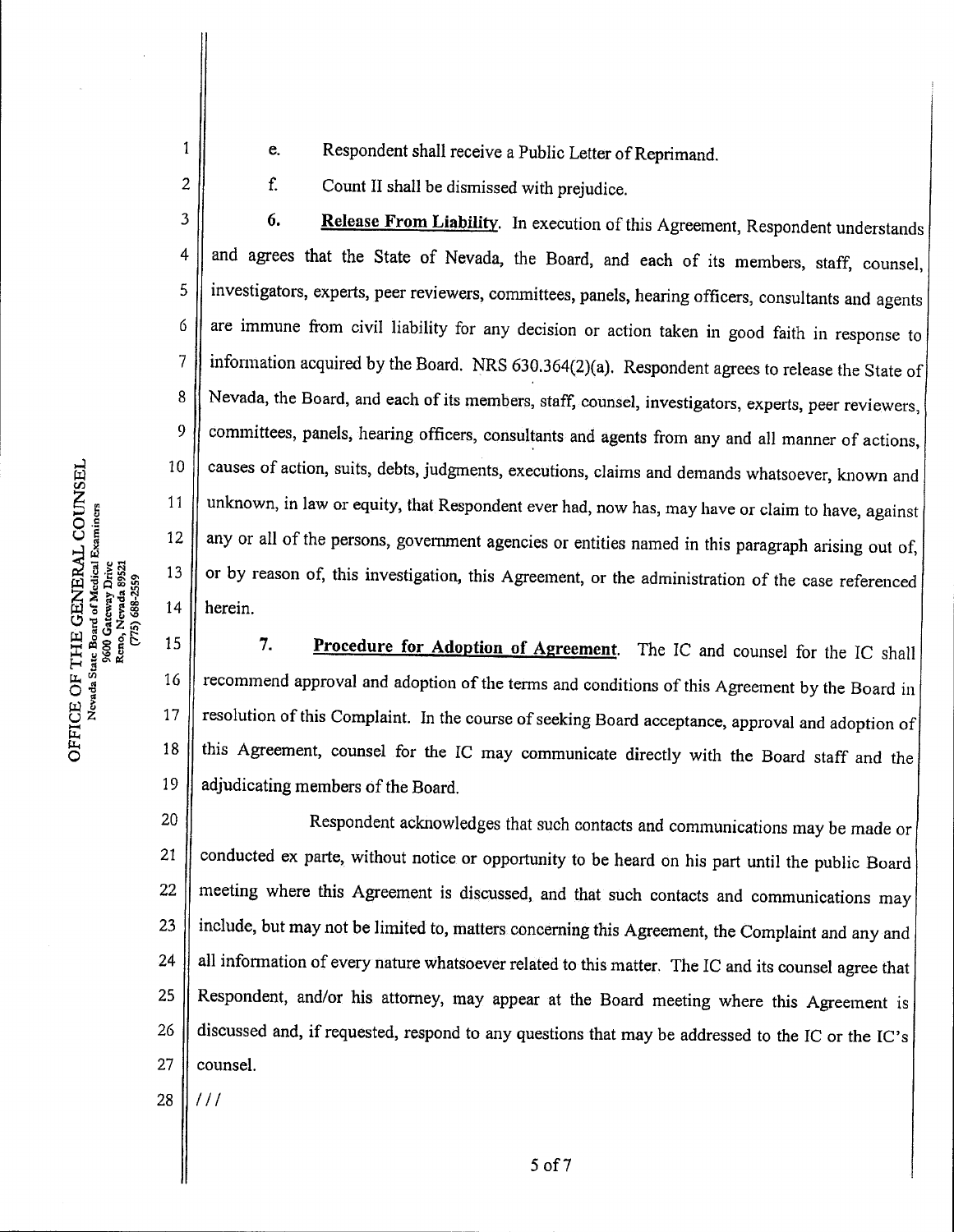8. Effect of Acceptance of Agreement by Board. In the event the Board accepts, approves and adopts this Agreement, the Board shall issue a final order, making this Agreement an order of the Board, and, pending full compliance with the terms herein, the case shall be closed. Es and adopts this Agreement, the Board shall issue a final order, making this Agreement<br>of the Board, and, pending full compliance with the terms herein, the case shall be closed.<br>9. Effect of Rejection of Agreement by Bo 1 2 3

accept, approve and adopt this Agreement, this Agreement shall be null, void and of no force and effect except as to the following agreement regarding adjudications:  $(1)$  Respondent agrees that, notwithstanding rejection of this Agreement by the Board, nothing contained in this Agreement and nothing that occurs pursuant to efforts of the IC to seek the Board's acceptance of this Agreement shall disqualify any member of the adjudicating panel of the Board from considering this Complaint and from participating in disciplinary proceedings against Respondent, including adjudication of this case; and (2) Respondent further agrees that he shall not seck to disqualify any such member absent evidence of bad faith. 4 5 6 7 8 9 10 11 12

10. **Binding Effect**. If approved by the Board, Respondent understands that this Agreement is a binding and enforceable contract upon Respondent and the Board. 13 14

11. Forum Selection Clause. The parties agree that in the event either party is required to seek enforcement of this Agreement in district court, the parties consent to such jurisdiction anci agree that exclusive jurisdiction shall be in the Second Judicial District Court, State of Nevada, Washoe County. 15 16 17 18

12. Attorneys' Fees and Costs. The parties agree that in the event an action is commenced in district court to enforce any provision of this Agreement, the prevailing party shall be entitled to recover reasonable attorneys' fees and costs. 19 20 21

13. Failure to Comply With Terms. Should Respondent fail to comply with any term or condition of this Agreement once the Agreement has been accepted, approved and adopted by the Board, the IC shall be authorized to immediately suspend Respondent's license to practice medicine in Nevada pending an Order to Show Cause Hearing, which will be duly noticed. Failure to comply with the terms of this Agreement, including failure to pay any fines, costs, expenses or fees owed to the Board, is a failure to comply with an order of the Board, which may result in additional disciplinary action being taken against Respondent. NRS 630.3065(2)(a). 22 23 24 25 26 27 28

o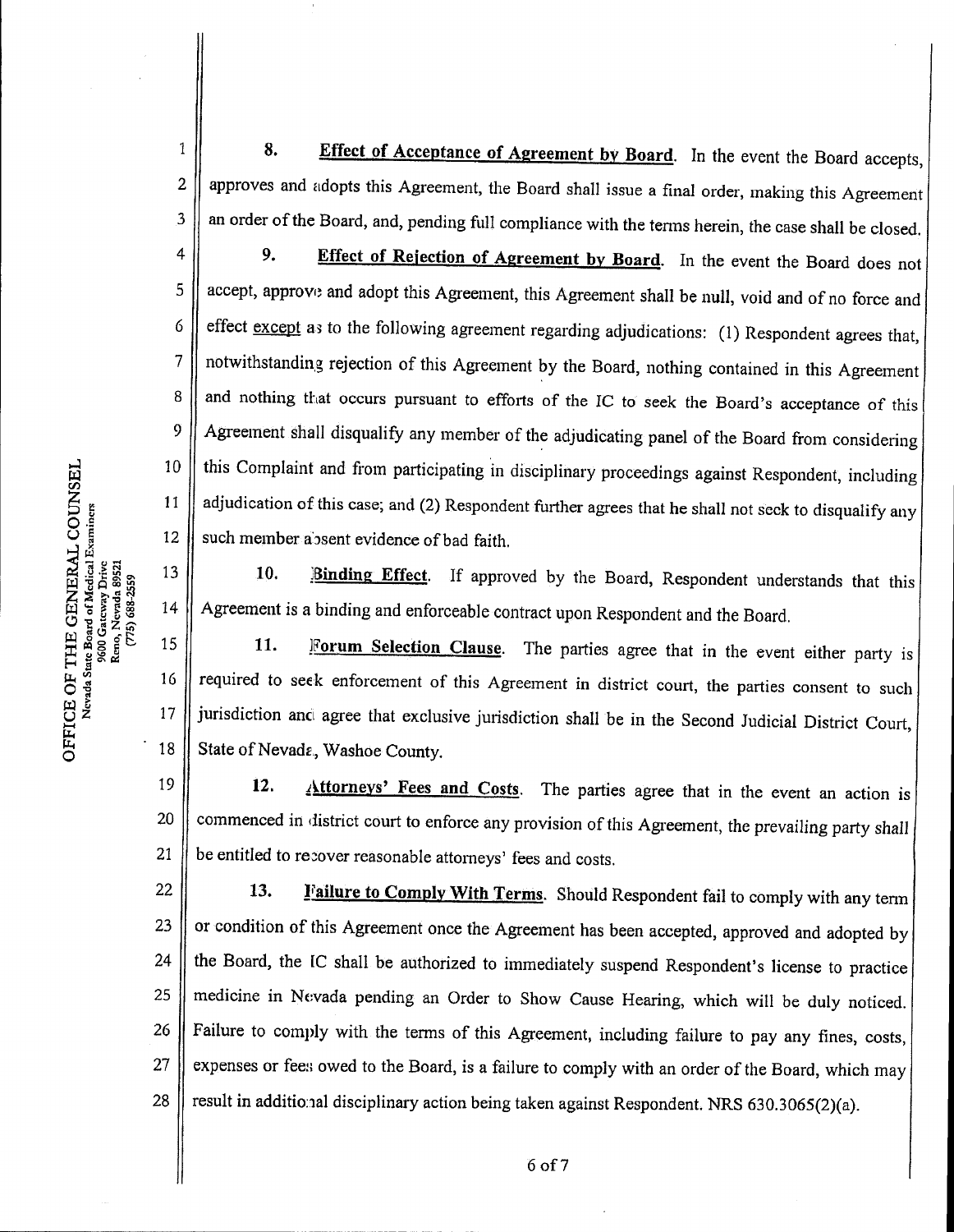E OF<br>evada S **ICE C**<br>Nevad

ሠ<br>ഗ

4

5

6

7

8

9

Further, Respondent's failure to remit payment to the Board for monies agreed to be paid as a condition of this Agreement may subject Respondent to any civil and administrative collection efforts available. 1 2 3

Dated this  $Z\!\!\!\!\!\!D$  day of  $\sqrt{\frac{CDu_{\alpha\alpha}}{2}}$ , 2020.

INVESTIGATIVE, COMMITTEE OF THE NEVADA  $\begin{subarray}{c} \text{STATE } \text{B} \text{O} \text{AR} \text{D} \text{O} \text{F} \text{ MEDICAL EXAMPLERS} \end{subarray}$ 

 $\setminus$ 

By:

Donald/K. White, Esq. Deputy General Counsel Attorney for the Investigative Committee

Dated this  $12<sup>n</sup>$  day of  $Bwaw$ , 2020.

HINDS INJURY LAWLAS VEGAS

By:

Christina A. Hinds, Esq. Attorneys for Respondent

Dated this  $54$  day of February, 2020.

Seth H. Wittner, PA, Respondent